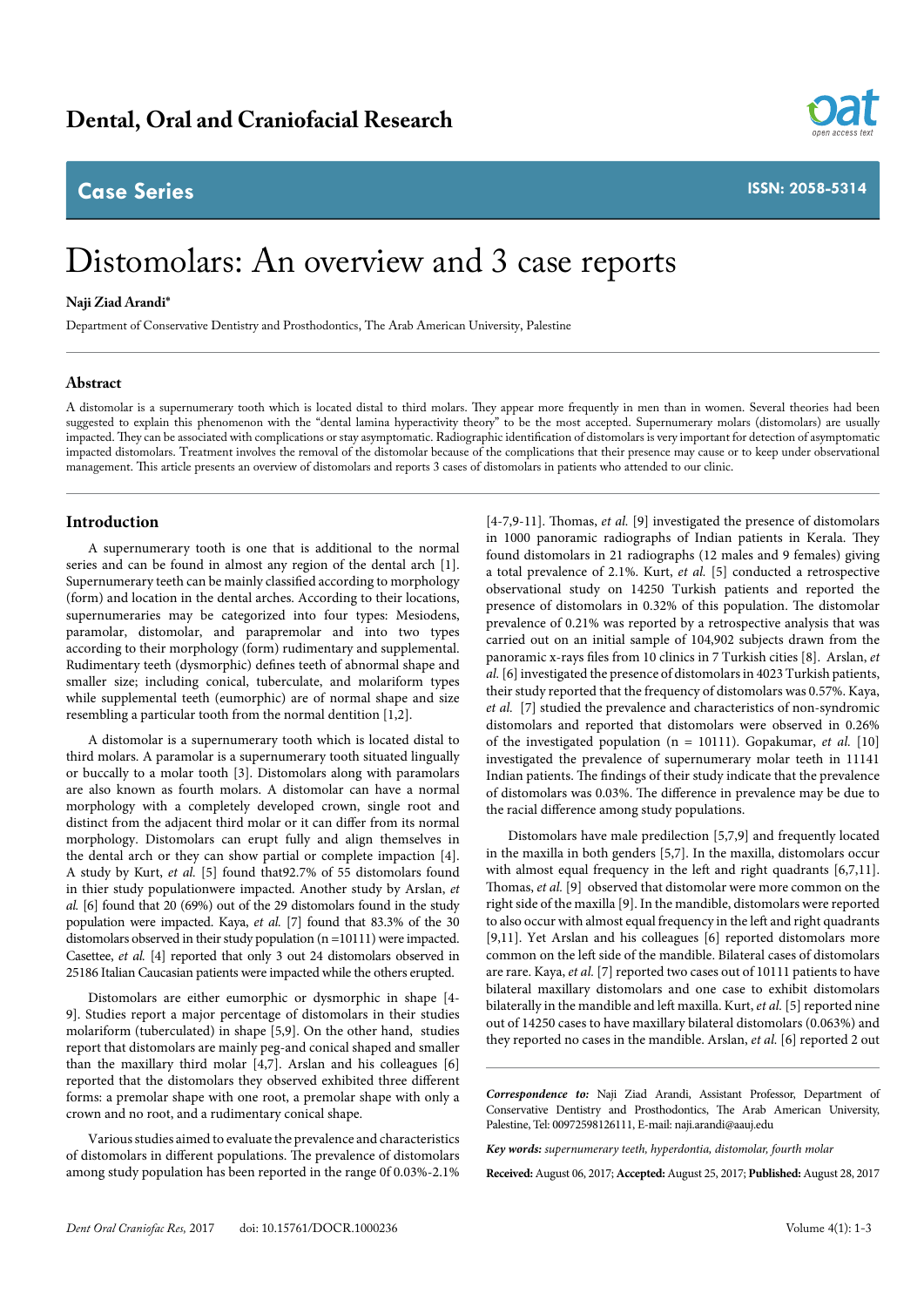4,023 Turkish patients to have bilateral maxillary distomolars (0.049%) and only one case to have bilateral mandibular distomolars.

The aim of this article is to present an overview on supernumerary molars (distomolars) and to reports three different cases and the possible treatment options.

### **Case report 1**

A 31-year-old female visited a private dental clinic with the chief complaint of pain on the right side of the mandible. The familial, medical, and dental histories were examined, and nothing relevant was reported. An extra-oral examination did not reveal any abnormality. The intraoral examination of the permanent dentition in the maxillary and mandibular arches revealed the presence of a faulty amalgam restoration on the mandibular second premolar on the right side. Pain on percussion was present and the panoramic radiograph revealed RCT on the right mandibular second premolar with a periapical radiolucency surrounding the root. Incidentally, a supernumerary tooth was noticed on the right and the left side of the maxillary arch distally to 1 and 32 (Figure 1). Both maxillary distomolars were vertically impacted and much smaller than the adjacent third molar teeth. Clinically, there was no evidence of their presence. The patient had no complaint about this situation. The patient was informed about the condition and chose not to extract the distomolars.

#### **Case report 2**

A 29-year-old male patient, attended a private dental clinic to extract the remaining roots of the lower left mandibular first molar. Patient's medical and family histories were not significant and she did not have syndromic features. The panoramic x-ray incidentally revealed bilateral existence of a distomolar in the left and right sides of the mandible distal to tooth 17 and 32 (Figure 2). Management approach consisted of extraction of the left and right distomolar as it was slightly compromising the adjacent periodontal health.

## **Case report 3**

A 29-year old healthy female reported with a chief complaint of pain on the left side of the lower jaw. On clinical examination, deep caries was present on the permanent lower left second molar. The panoramic x-ray revealed the presence of an impacted distomolar on right side of the maxilla (Figure 3). The distomolar was asymptomatic and it was kept under observation as the patient was not willing for its treatment.



arch.



**Figure 2**. Panoramic radiograph with distomolars on the right and left sides of the mandibular arch.



Figure 3. Panoramic radiograph with a distomolar on the right quadrant of the maxillary arch.

#### **Discussion**

The etiology of supernumerary teeth is not clearly understood. A number of theories have been formulated to describe the etiology of supernumerary teeth; these include the atavism theory, dichotomy theory, and dental lamina hyperactivity theory. The atavism theory suggests that the development of supernumerary teeth is a result of phylogenetic reversion to extinct primates with three pairs of incisors. The dichotomy theory suggests that they are a result of a dichotomy of the tooth bud, resulting into two equal or different-sized parts, resulting in the formation of two teeth of equal size, or one normal and one dysmorphic tooth, respectively. However, the most accepted theory is the dental lamina hyperactivity theory which suggests that they are formed as a result of local, independent, conditioned hyperactivity of the dental lamina. However, the role of complex interactions among a variety of environmental and genetic factors has been postulated [2,12].

Clinical and radiographic identification of all the teeth is very important for an early detection of supernumerary teeth. Early intervention that enhances the therapeutic results. However, it may be difficult to formulate an ideal treatment plan for all cases with supernumerary teeth. But an effort can definitely be made. Radiographs are the most reliable and definite method for the diagnosis of unerupted supernumerary teeth. A panoramic radiograph is the most useful screening radiograph for these cases, as it shows all areas of the maxilla and mandible. New imaging techniques such as CBCT enables us to accurately evaluate the intraosseous location, inclination, and morphology of impacted supernumerary teeth [2].

In most cases, undiscovered fourth molar does not cause any complications within the dental arch or oral cavity. If distomolars Figure 1. Panoramic radiograph with distomolars on the right and left sides of the maxillary<br>are impacted they may cause complications such as impaction, root<br>are impacted they may cause complications such as impaction, ro